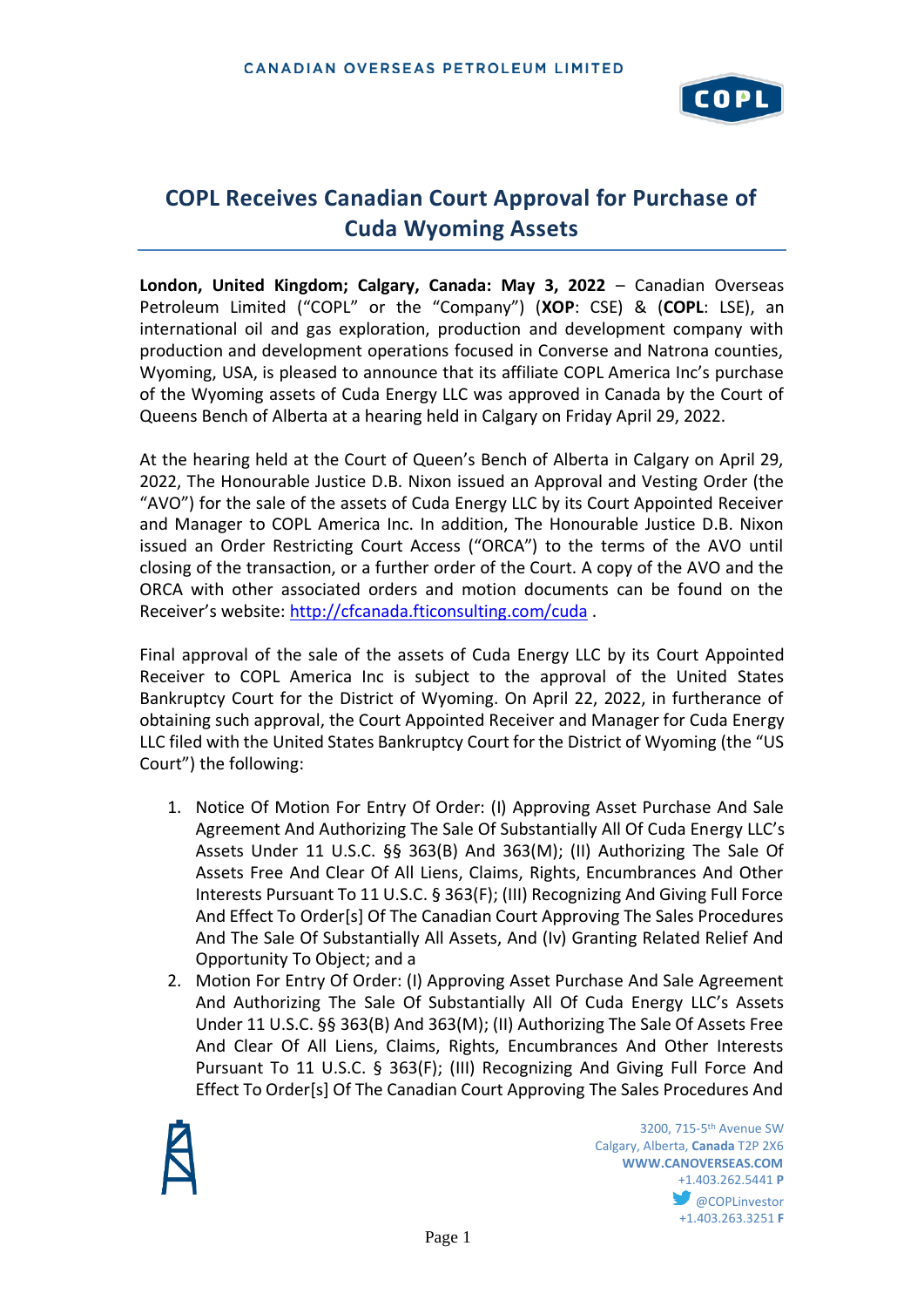The Sale Of Substantially All Assets, And (Iv) Granting Related Relief (the "US Sale Motion").

A hearing before the US Court to consider and issue an order (the "Sale Order") approving the US Sale Motion is scheduled for May 26, 2022. The Sale Order by the US Court becomes final and non-appealable 14 days after issuance. Closing of the acquisition of the assets of Cuda Energy LLC by COPL America Inc, assuming the Sale Order becomes final, is anticipated to occur sometime between June 10 and July 10, 2022.

**Arthur Millholland, President & CEO, commented:** "We have achieved the first step in the Court approval process for the acquisition of the Cuda assets. The next step is the process mandated by Chapter 15 of the United States Bankruptcy Code as it pertains to Cuda Energy LLC. Though the timelines appear lengthy, they are part of the process as mandated by the bankruptcy laws in Canada and the United States that allows for the acquisition of the assets free and clear of liens and claims."

### **About the Company:**

COPL is an international oil and gas exploration, development and production company actively pursuing opportunities in the United States with operations in Wyoming, and in sub-Saharan Africa through its ShoreCan joint venture company in Nigeria.

The Company's Wyoming operations are one of the most environmentally responsible with minimal gas flaring and methane emissions combined with electricity sourced from a neighbouring wind farm to power production facilities.

## **For further information, please contact:**

## **Mr. Arthur Millholland, President & CEO**

**Mr. Ryan Gaffney, CFO** Canadian Overseas Petroleum Limited Tel: + 1 (403) 262 5441

### **Cathy Hume**

CHF Investor Relations Tel: +1 (416) 868 1079 ext. 251 Email: cathy@chfir.com

### **Charles Goodwin**

Yellow Jersey PR Limited Tel: +44 (0) 77 4778 8221 Email: copl@yellowjerseypr.com

### **Peter Krens**



**1200**, 715-5<sup>th</sup> Avenue SW Calgary, Alberta, **Canada** T2P 2X6 **WWW.CANOVERSEAS.COM** +1.403.262.5441 **P @COPLinvestor** +1.403.263.3251 **F**